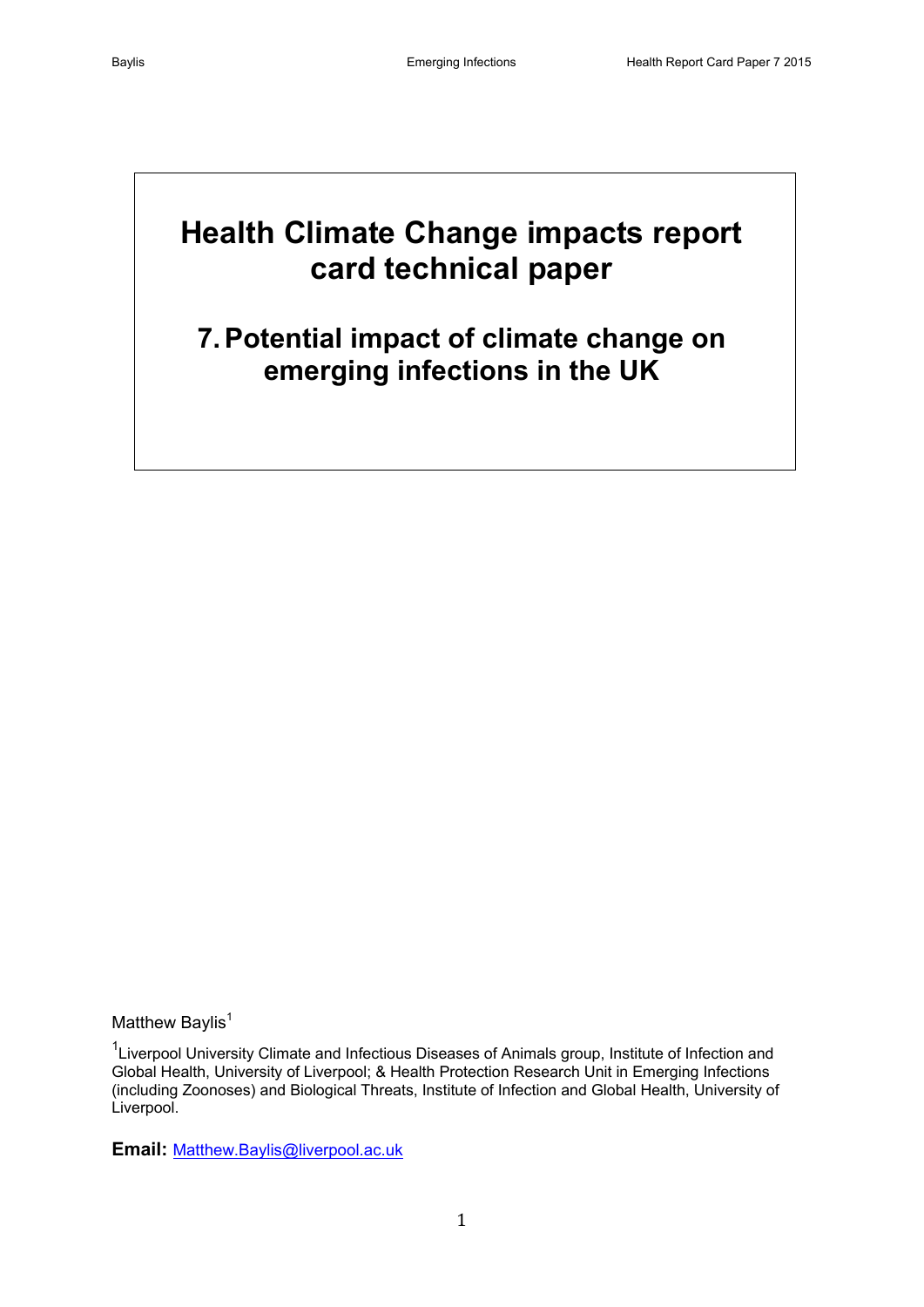#### **Key Messages**

An emerging infection is defined as a disease that has newly appeared in a population or that has been known for some time but is rapidly increasing in incidence.

Several vector-borne diseases have emerged in Europe in recent years. These include vivax malaria, West Nile fever, dengue fever, Chikungunya fever, leishmaniosis, Lyme disease and tick-borne encephalitis. The vectors of these diseases are mosquitoes, sand flies and ticks. [H].

The emergence of some of these diseases is linked to increase in transport of people and goods, and land use change. The role of warming is unclear. [M].

Climate factors affect diseases caused by pathogens that spend a part of their lifecycle outside of the human host in a cold-blooded vector (such as a mosquito or tick). [H]

Climate affects three major aspects of disease occurrence: (i) where disease occurs; (ii) when disease occurs within the year, and (iii) the incidence of disease. (H)

The most important vector-borne disease currently established in the UK is Lyme disease [also called Lyme borreliosis], which is transmitted by ticks. It is present throughout the UK, including Scotland.

The UK has endemic mosquito species capable of transmitting malaria and probably other pathogens. [H]

Higher temperatures will increase the suitability of the UK's climate for invasive species (disease vectors from outside the UK), and increase the risk that they may spread disease. [H]

The UK already harbours mosquito species believed to be able to transmit West Nile virus. Higher temperatures will increase their ability to spread West Nile, should the virus be introduced. [H]

The risk of transmission of dengue and Chikungunya viruses is contingent on the risk of invasion by [exotic] mosquito vectors. This remains low in the near term. [M]

The threat of malaria transmission will remain low. [H]

The incidence of Lyme disease will continue increasing, and climate change will enable it to spread to higher altitude. [M]

Actions to reduce the future impact of emerging vector-borne diseases include insect control activity at points of entry of vehicles and certain goods, wider surveillance for mosquitoes and sand flies, research into the threat posed by native species, increased awareness of the medical profession of the threat posed by specific diseases, regular risk assessments, and increased preparedness for the occurrence of a disease emergency. [M]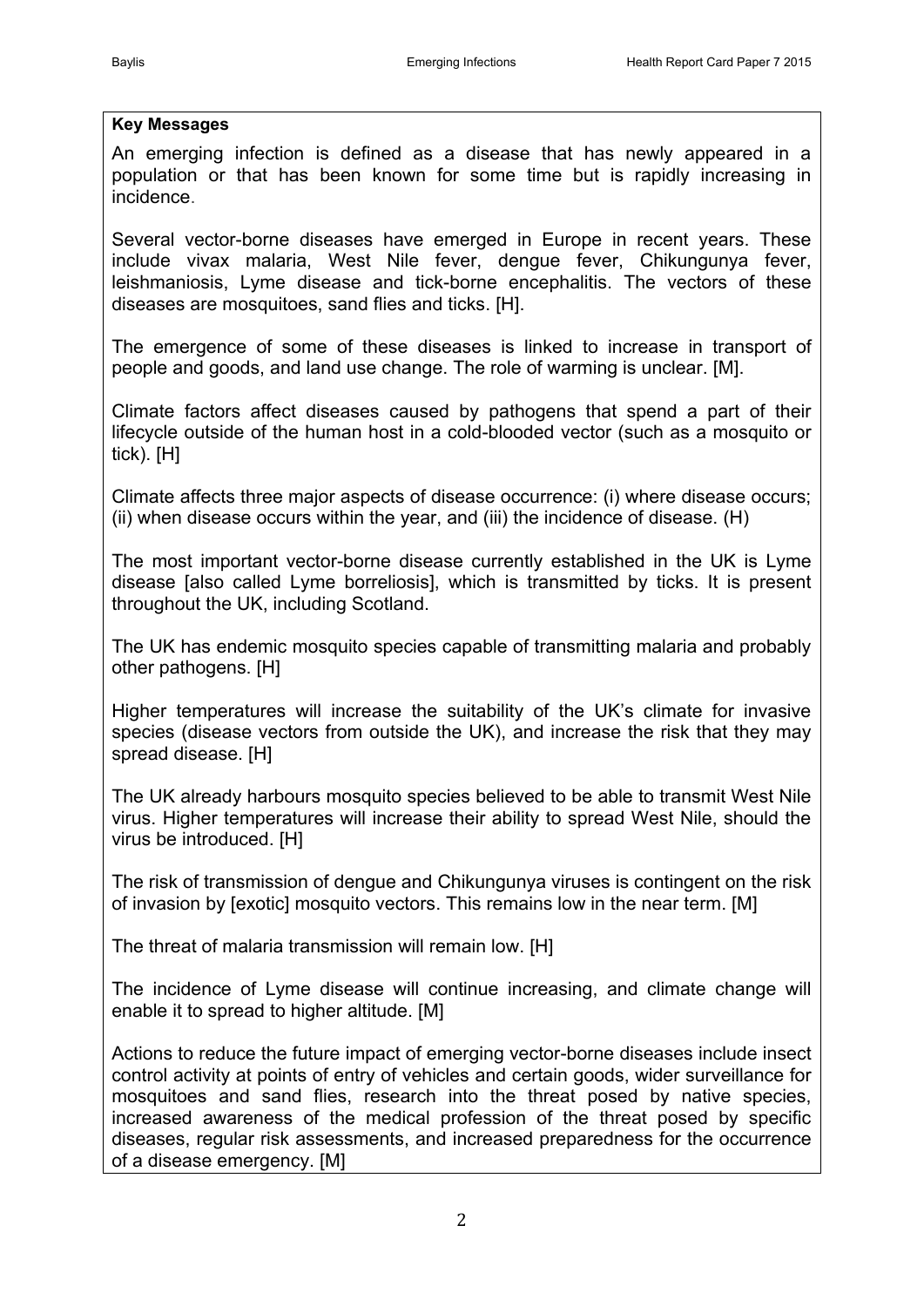#### **Introduction and Scope**

Infections are defined as 'emerging' if they "have newly appeared in a population or have existed previously but are rapidly increasing in incidence or geographic range" [\(Morens et al., 2004\)](#page-15-0). Notable emerging diseases of humans in recent decades include acquired immune deficiency syndrome (AIDS), variant Creutzfeldt-Jakob disease (vCJD), multidrug resistant tuberculosis, severe acute respiratory syndrome (SARS), Middle East respiratory syndrome coronavirus (MERS-CoV), *E. coli* O157, avian influenza, West Nile fever and Ebola. About three quarters of human emerging infections are classified as zoonotic (have a vertebrate animal origin) [\(Taylor et al.,](#page-15-1)  [2001\)](#page-15-1).

There is widespread scientific agreement that anthropogenic activities are contributing to the warming of the world's climate at an unprecedented rate, with concomitant changes in precipitation, flooding, winds and the frequency of extreme events. Innumerable studies have demonstrated links between infectious diseases and climate, and it is highly likely that significant changes in climate will impact on at least some of them. Climate change is just one of several factors that lead to disease emergence. Some of these other factors may themselves be affected by climate change and, therefore, the effects of climate change on disease emergence may be direct (climate change leads to emergence) or indirect (climate change affects another factor which, in turn, leads to emergence).

This technical paper summarises the state of scientific evidence regarding current and future impacts of anthropogenic climate change on the emergence of infectious diseases with potential to impact significantly on the UK human population. Initially it considers a broad range of possible emerging infections but, later, it narrows the focus to vector-borne diseases.

#### **Evidence of current sensitivity to climate factors (temperature, rainfall, extreme events)**

A common feature of human diseases affected by climate is that the pathogen spends a significant period of time outside of the human host, subject to environmental influence. This suggests that the most climate-sensitive diseases are those spread by arthropod vectors, in food, in water, in aerosol, in fomites, and those which have a free-living environmental stage. Examples of such diseases are, respectively, malaria (spread by anopheline mosquitoes), salmonellosis, cholera, legionnaires disease, *Clostridium difficile* and anthrax.

By contrast, most diseases transmitted directly between humans (for example, human childhood viruses, sexually transmitted diseases, tuberculosis caused by *Mycobacterium tuberculosis*) have few or no reported associations with climate. Exceptions are the human respiratory viruses, such as those that cause colds and seasonal flu in humans; these viruses are spread by aerosol between individuals in close contact but are nevertheless sensitive to the effects of ambient humidity and possibly temperature, and have strong seasonal cycles.

A systematic review of disease-climate associations lends weight to these assertions. Scrutiny of research papers on 157 high-impact human and animal pathogens of Europe found that 66% have at least one climate driver (i.e. a climate variable that affects the occurrence of disease). Transmission routes of climate sensitive diseases, in decreasing order of importance, were vectors, food/water,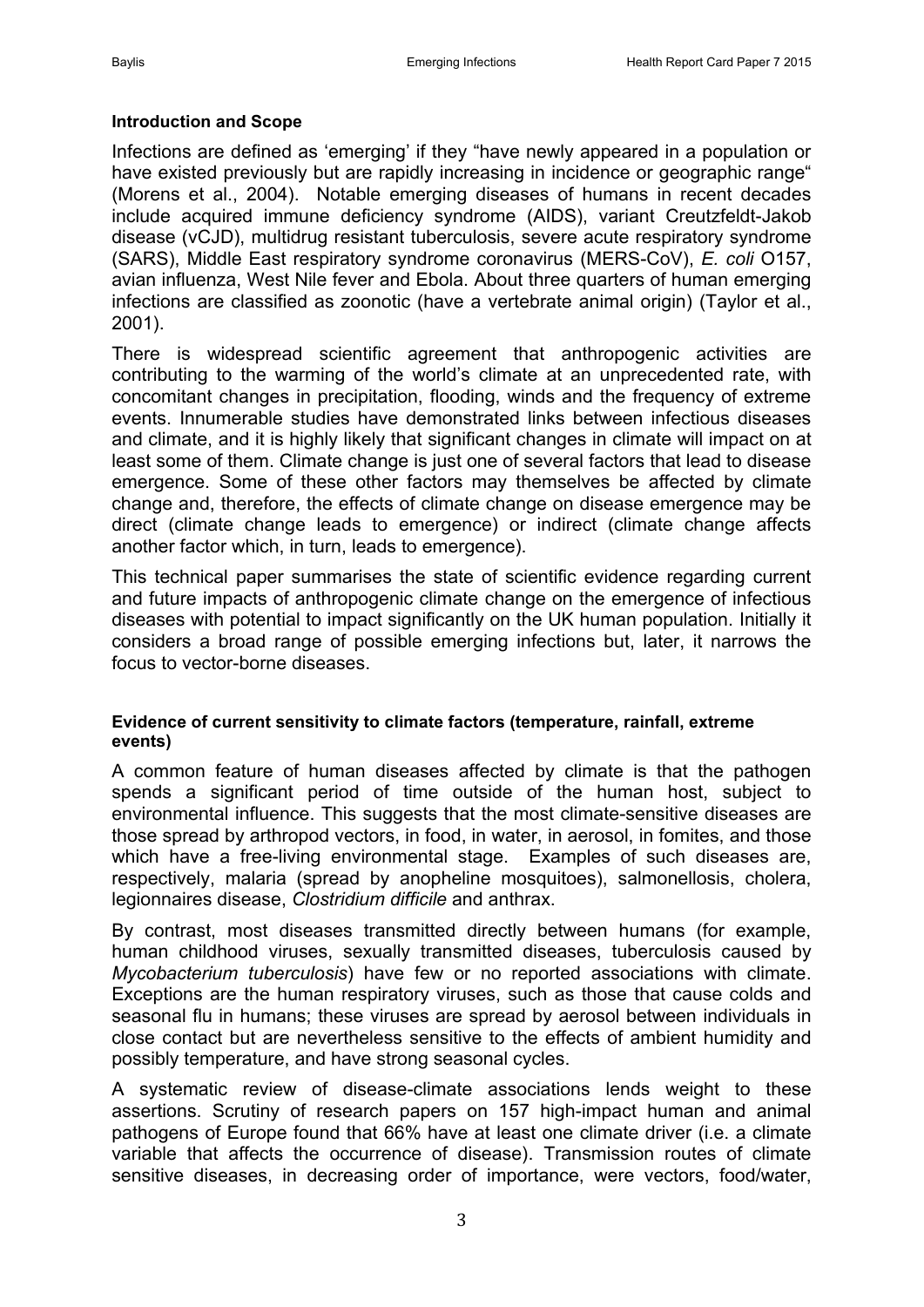environment, fomite and aerosol. Least important were direct contact and sexual transmission. The most frequent climate drivers were rainfall, moisture and temperature; less frequent, but still important, were particulate matter (dust), extreme weather events, wind and large-scale oscillations (such as El Niño Southern Oscillation [ENSO]) [\(McIntyre et al., 2016\)](#page-14-0).

Similarly, a weighted risk analysis following systematic review identified 26 (49%) out of 53 reportable infectious diseases of humans in Europe to be directly or indirectly linked to climate [\(Lindgren et al., 2012\)](#page-14-1).

Therefore, systematic reviews suggest that as many as a half to two-thirds of human diseases in Europe may be affected directly or indirectly by climate. In reality, the proportion may be even greater, as new datasets become available. For example, outbreak occurrences of 11 out of 13 (85%) human diseases in Europe, recorded on the Gideon database, are statistically associated with the cycles of the North Atlantic Oscillation, a large-scale climate phenomenon (similar to ENSO) which affects the climate of Europe [\(Morand S et al., 2013\)](#page-15-2). Diseases associated with the NAO were air-, water- or food-borne, or spread by rodents or vectors.

Climate affects three major aspects of disease occurrence: (i) where disease occurs; (ii) when disease occurs within the year, and (iii) the incidence of disease. In some cases, mostly macroparasite infections such as those caused by helminths, climate can also affect the severity of clinical disease in infected individuals. The second and third aspects apply to most climate-sensitive diseases. However, the first aspect applies most strongly to vector-borne diseases. Although there are many exceptions, the majority of non-vector-borne diseases either occur worldwide, or have the potential to occur worldwide. By contrast, vector-borne diseases tend to be geographically restricted, and very few occur worldwide. This is a reflection of the strong influence of climate on the spatial and temporal distributions of arthropod vectors. If there are exceptions to this rule, the vectors are likely to be lice or fleas, with lives so intimately associated with humans or animals that they are relatively protected from climate's influences.

A consequence of climate geographically-limiting the distributions of vector-borne diseases is that such infections are particularly likely to spread to new areas with climate change. Many climate-sensitive diseases that are not vector-borne may be similarly affected (especially water-borne diseases) while others will most likely respond to climate change by alteration to their seasonal cycles or the frequency or scale of disease outbreaks in regions that are already affected.

Extreme weather events are an important factor in the spread of water-borne diseases. A systematic review [\(Cann et al., 2013\)](#page-13-0) of water-borne disease outbreaks following extreme weather events found that more than half were preceded by heavy rainfall and flooding. These events increase run-off from fields and contaminate rivers, coastal waters and wells, and can overwhelm water-treatment plants. At the other extreme, drought can lead to the concentration of water-borne pathogens in rivers and water bodies, increasing exposure risk. The most common pathogens causing water-borne disease were found to be vibrios (especially *Vibrio cholerae*, the cause of cholera) and *Leptospira* spp., the cause of leptospirosis. Other notable water-borne pathogens causing outbreaks after extreme weather events were *Campylobacter, E. coli* and *Cryptosporidium*. Water-borne pathogens may also be affected by temperature: higher water temperatures may lead to faster growth rates of disease-causing pathogens, and increased use of bathing waters by the public. In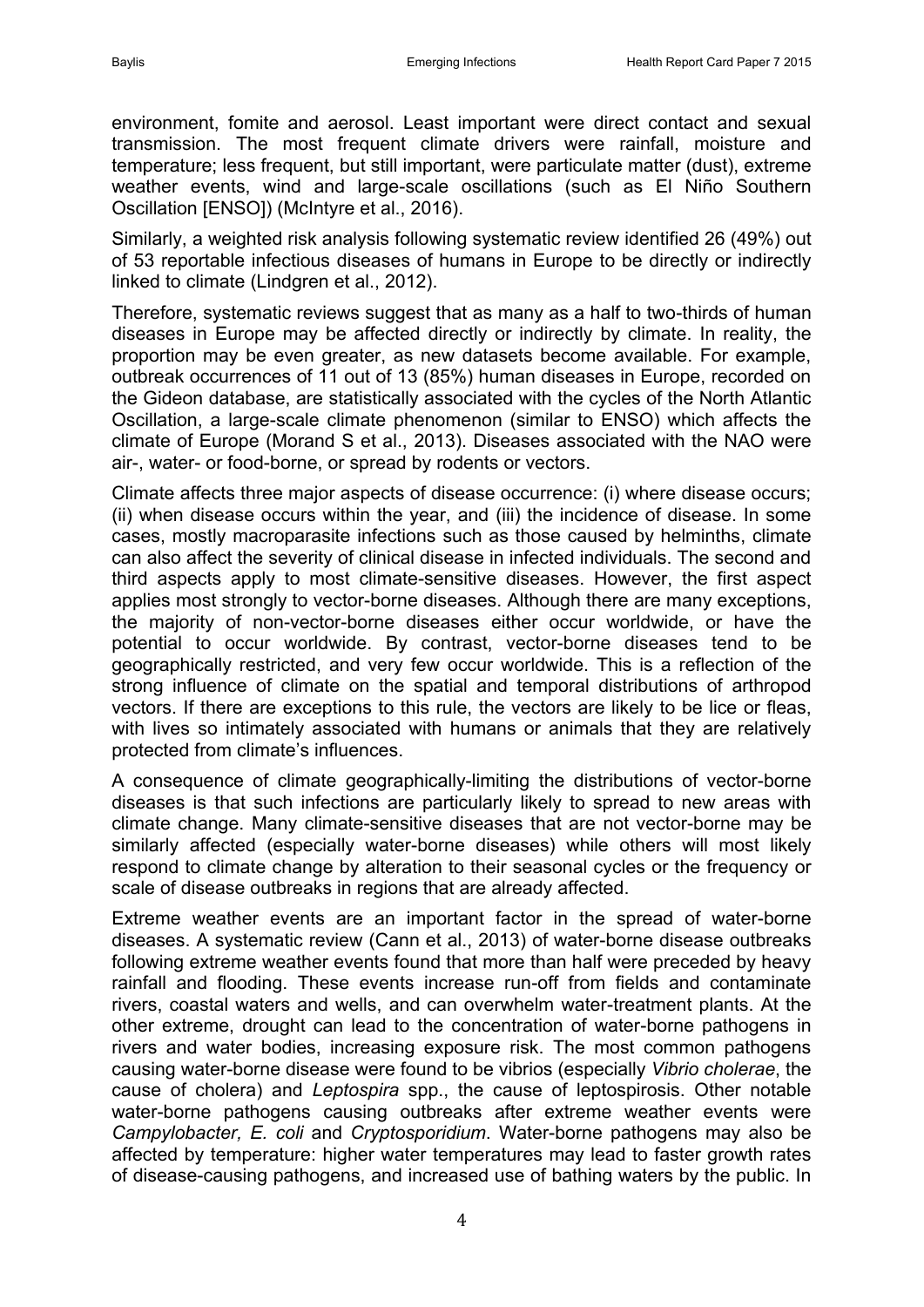Scotland average levels of non-viral gastrointestinal infections were found to increase as temperature and relative humidity increased [\(Eze et al., 2014\)](#page-13-1).

Climate change is one of several forces ("drivers") that may lead to the emergence of infectious diseases. Other important drivers are man-made changes to the environment through, for example, deforestation and urbanization; developments in agriculture and the food industry; changes in the way people live, behave, eat, travel and trade; changes in medicine, public health and the use of antimicrobials; and the occurrence of "shocks" such as war, population migrations and famine [\(Jones et al.,](#page-14-2)  [2008\)](#page-14-2). An analysis of more than 300 human disease outbreaks over more than 60 years concluded that climate and weather were only infrequently causes of outbreaks of human disease (3%). However, some other drivers, such as changes to land use and agriculture (11%), are themselves affected by climate change. Therefore, climate change's indirect effects on disease emergence (via effects on other drivers) may be as important as its direct effects. Of the outbreaks attributed to climate and weather, 30% were vector-borne diseases whereas 60% were gastrointestinal disease from seafood [\(Jones et al., 2008\)](#page-14-2).

There are, therefore, strong arguments to expect climate change to impact on human disease outbreaks, especially those transmitted by vectors or in food/water, but in practice there are relatively few examples. In recent years, however, Europe has seen an upsurge in vector-borne diseases, as well as the spread of vectors.

The main vectors threatening or affecting the health of people in Europe are mosquitoes, sandflies and ticks. Mosquitoes spread malaria and a number of viruses ("arthropod-borne viruses" or arboviruses). Malaria, caused by *Plasmodium vivax* and spread by the bites of *Anopheles* mosquitoes, used to be endemic in the UK but there has been no person-to-person transmission (via mosquitoes) of the disease in this country for over 60 years [\(Kuhn et al., 2003\)](#page-14-3); instead, all recorded cases were either infected overseas or, in a small number of instances, were infected in the UK by a mosquito originating from overseas. The reason for the disappearance of malaria from the UK is believed to be changes to the environment (drainage of marshes) and farming ([\(Kuhn et al., 2003\)](#page-13-2). Similar changes have occurred in mainland Europe such that there are now no areas endemic for malaria in Europe. However, in 2011 an outbreak of *P. vivax* malaria was recorded among nontravellers in a region of Greece, after nearly 40 years of only sporadic cases in the country [\(Danis et al., 2011\)](#page-13-3), warning other European countries that there remains a risk of disease transmission while potential vectors are present.

West Nile fever, caused by West Nile virus (WNV) and spread by *Culex* mosquitoes, is endemic in a number of southern and eastern European countries. There is evidence that it is spreading to new regions and the incidence of human cases in increasing [\(EFSA/ECDC, 2014\)](#page-13-4). In the UK there have been reports of the transmission of virus among birds but these have not been confirmed. However, one of the most important vectors of WNV in Europe, *Culex modestus* has recently been rediscovered across a large area of southern England, after no reports in the UK for more than sixty years [\(Medlock and Vaux, 2012\)](#page-14-4).

As with vivax malaria, indigenous UK mosquito species may present a risk for the transmission of arboviruses. Indeed, native species may be more able to transmit pathogens at the UK's relatively low temperatures than an invasive species that prefers warmer climates. For a mosquito to act as a vector, it needs to live longer than the time required for a pathogen to develop and mature within it, and UK native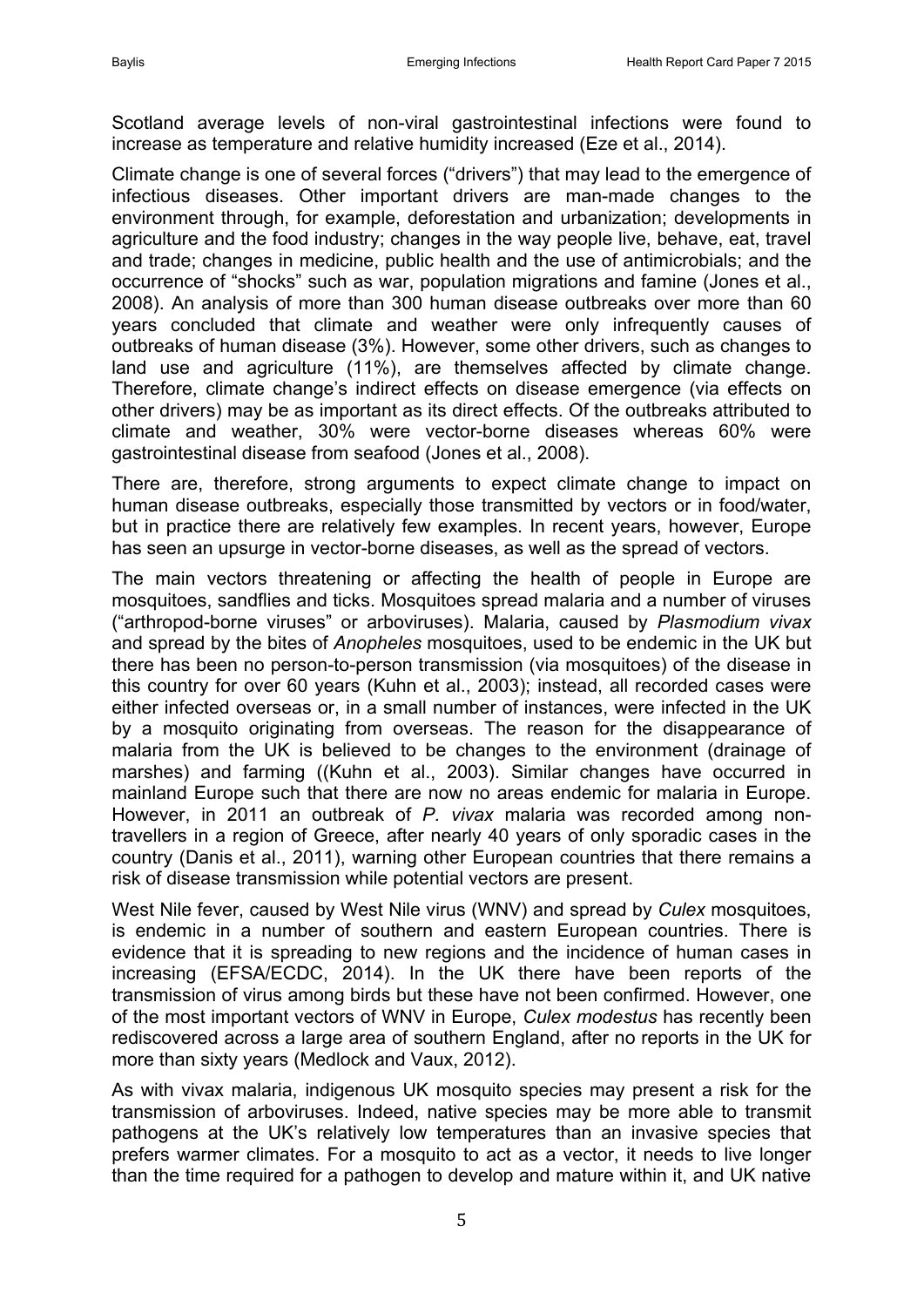species may be more able to survive (and hence live longer) at the UK's relatively cool temperatures than exotic species. There is a good example from the field of animal disease: bluetongue, a midge-borne viral disease of ruminants, is endemic to Africa but is also transmitted in Mediterranean countries by an invasive, African midge species. It was not foreseen that indigenous midges could transmit bluetongue in climates as cool as southern Scandinavia. In 2006-2009, tens of thousands of farms across northern Europe, including the UK, were affected by this disease [\(Mellor et al., 2008\)](#page-15-3), transmitted by indigenous midge species. In this regard, it is noteworthy that a UK native mosquito species, *Ochleratatus detritus,*  which feeds readily on humans, is now known to be a good vector of a virus closely related to WNV, and it may also be competent for WNV itself [\(Mackenzie-Impoinvil et](#page-14-5)  [al., 2015\)](#page-14-5).

Invasive mosquitoes also present a risk of the introduction of new diseases. There was an outbreak of Chikungunya fever in north Italy in 2007 [\(Angelini et al., 2007\)](#page-13-5); and both Chikungunya fever [\(Grandadam et al., 2011\)](#page-13-6) and dengue fever [\(La Ruche](#page-14-6)  [et al., 2010\)](#page-14-6) were reported in southern France in 2010. Dengue fever was also reported from Croatia in 2010 [\(Gjenero-Margan et al., 2011\)](#page-13-7) and France in 2013 [\(Marchand E, 2013\)](#page-14-7). In all cases, the vector is believed to be the Asian tiger mosquito, *Aedes albopictus*, which is one of the world's most invasive species, having spread from Asia to both North America and Europe. It was first detected in Europe (Albania) in 1979, and is now found in most southern European countries. It has also been reported in Belgium and the Netherlands, but not yet in the UK. A more important dengue vector, *Ae. aegypti*, was once widespread in Europe but disappeared in the Mediterranean region in the mid-20<sup>th</sup> century. However, it has regained a foothold in Europe, being reported from Madeira (an autonomous region of Portugal) in 2004-05. Despite extensive vector control efforts, the mosquito has thrived; and in 2012 there were more than two thousand dengue cases reported from the island. This represents the first sustained transmission of dengue in Europe since the 1920s [\(Sousa et al., 2012\)](#page-15-4).

Sandflies are vectors of cutaneous (CL), and visceral (VL) leishmaniosis caused by *Leishmania* parasites. Both are endemic in people and dogs in southern Europe. There is a low incidence of disease in people (about 700 cases per year in southern Europe) but a much higher incidence in dogs (about 5,000 cases per year in France alone) [\(Dujardin et al., 2008\)](#page-13-8). Sandflies have not been detected in the UK; however, they have been found in central and northern France and southern Germany [\(Ready,](#page-15-5)  [2010\)](#page-15-5). The proximity of known vectors to the UK, and the passport-controlled movement of potentially infected dogs into the UK [\(Shaw et al., 2009\)](#page-15-6), raises the possibility of the eventual introduction of leishmaniosis.

Ticks spread a variety of disease agents. A major concern in Europe is the spread and emergence of tick-borne encephalitis (TBE) virus [\(Stefanoff et al., 2012\)](#page-15-7). There are thousands of cases of human disease each year, the incidence is increasing, and the endemic region is growing. Possible causes of this emergence are socioeconomic (especially post-Soviet Union), environmental and climatic changes, as well as increased awareness [\(Stefanoff et al., 2012\)](#page-15-7). While TBE has occurred in many European countries including Scandinavian countries (indicating that the UK climate should not be a barrier to disease), and the primary European vector (*Ixodes ricinus*, the sheep tick) is found throughout the British Isles, TBE itself has not been reported in the UK. However, a bacterial spirochaete disease, called Lyme borreliosis and also spread by *I. ricinus*, is emerging in the UK. Lyme disease is the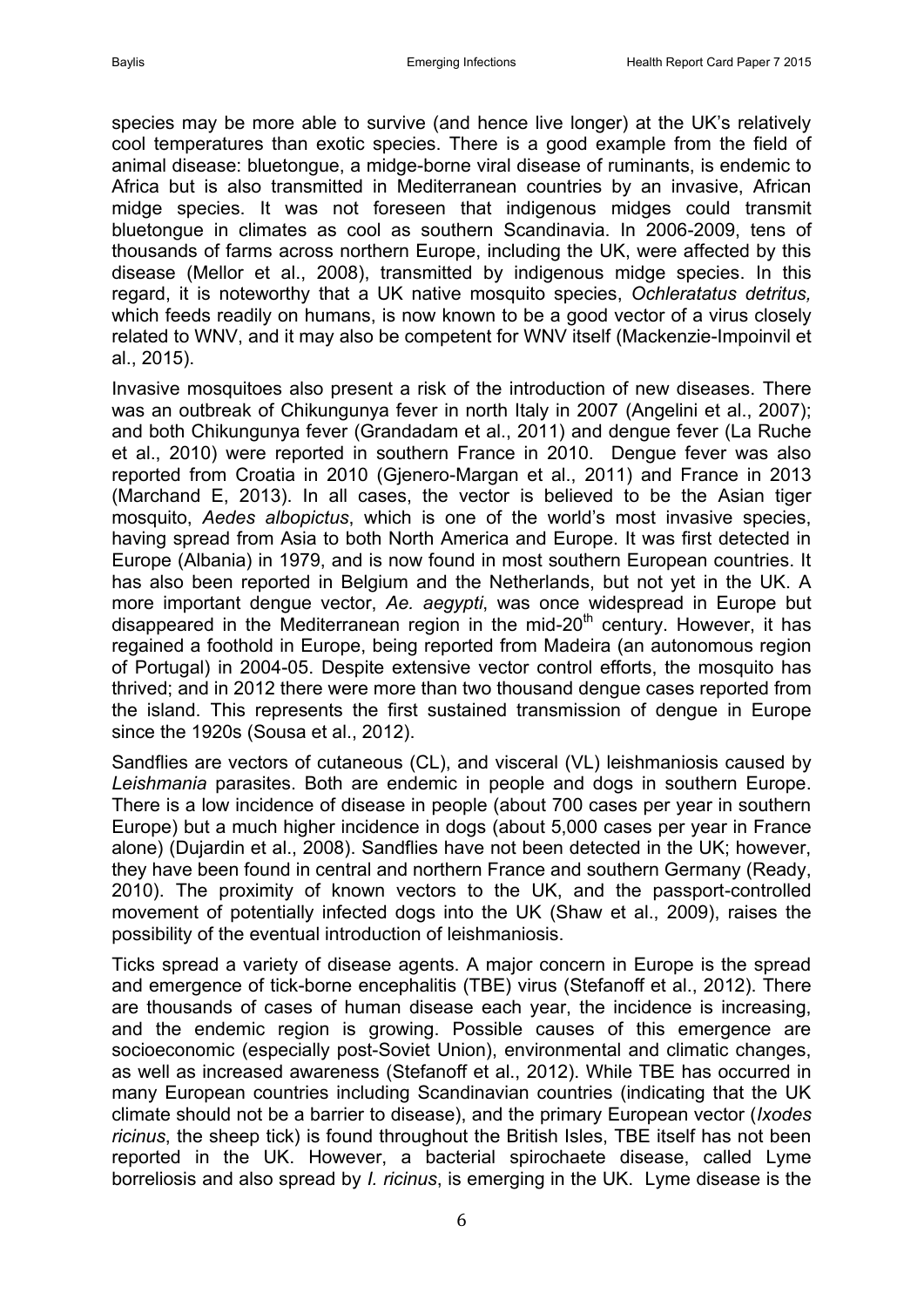most common vector-borne disease in temperate climates, with an estimated 85,000 human cases per year in Europe; some two to three thousand cases occur per year in the UK. Tick-borne disease threats also include Crimean Congo Haemorrhagic Fever (CCHF). This viral disease is spread largely by *Hyalomma* ticks, is endemic in parts of Eastern and south-eastern Europe; and it appears to be emerging [\(Maltezou](#page-14-8)  [et al., 2010\)](#page-14-8). *Hyalomma* ticks are not endemic to the UK although they may arrive on migrant birds [\(Jameson et al., 2012\)](#page-14-9); and CCHF may arrive in infected travellers. The first laboratory confirmed fatal case of CCHF in the UK (in a traveller returning from Afghanistan) was reported in 2012 [\(Atkinson et al., 2012\)](#page-13-9).

#### **Review of studies that have estimated the current burden attributable to observed climate change (1970-2013)**

The World Health Organization (WHO) has undertaken the most comprehensive assessment of the current burden of disease attributable to climate change [\(Campbell-Lendrum et al., 2003\)](#page-13-10). The WHO used models to estimate the additional disease burden (in terms of numbers of deaths, and years of life lost to death and disability (DALYS)) per year in the year 2000 compared to a baseline period of 1961 – 1990. It finds that climate change has led to an additional 74,000 deaths and nearly two and a half million DALYS, from diarrhoea (caused by food-and waterborne disease) and malaria. The main burden falls in the developing world. Specific estimates for the UK are not provided but the assessment finds that the climatechange-attributable burden in Western Europe, from both causes (diarrhoea and malaria), is less than its minimum sensitivity of 500 deaths or 500 DALYS. A more detailed analysis of one cause of gastrointestinal disease, salmonellosis, concluded that a 1**°**C increase in temperature equates to about 12% more reported disease in England and Wales [\(Kovats et al., 2004\)](#page-14-10). As The Central England mean temperature has increased by approximately 1**°**C since the 1961-1990 baseline [\(http://www.ukcip.org.uk/wordpress/wp-content/PDFs/UKCP09\\_Trends.pdf\)](http://www.ukcip.org.uk/wordpress/wp-content/PDFs/UKCP09_Trends.pdf), this equates to about 1,600 cases annually in recent years attributable to increased temperature since the baseline period.

These should be considered to be conservative estimates of the climate-change attributable burden of disease in Western Europe [\(Patz et al., 2005\)](#page-15-8). One reason is that the only vector-borne disease quantitatively assessed is malaria caused by *Plasmodium falciparum*. It does not attempt to estimate the burden of other insectborne or tick-borne diseases, two of which (Lyme disease and tick-borne encephalitis) are prevalent in Western Europe, with Lyme disease present in the UK. A second reason is that the incidence of diarrhoeal disease is likely to be significantly under-reported to UK authorities.

As described earlier, since 2000 several mosquito-borne diseases have emerged or re-emerged in Western and Eastern Europe: *P. vivax* malaria, dengue, Chikungunya and West Nile. None have occurred in the UK and so the UK disease burden is zero.

There is little evidence for a role of climate change in the emergence of malaria, dengue and Chikungunya. The origin of the malaria outbreak in Greece is likely to be migrant workers introducing *P. vivax* into an agricultural region where potential vectors were present [\(Danis et al., 2011\)](#page-13-3). The emergence of dengue and Chikungunya are associated with the establishment of populations of the Asian tiger mosquito, *Aedes albopictus*, in southern France and northern Italy, and *Ae. aegypti* in Madeira; together with mutation of Chikungunya virus that facilitated infection of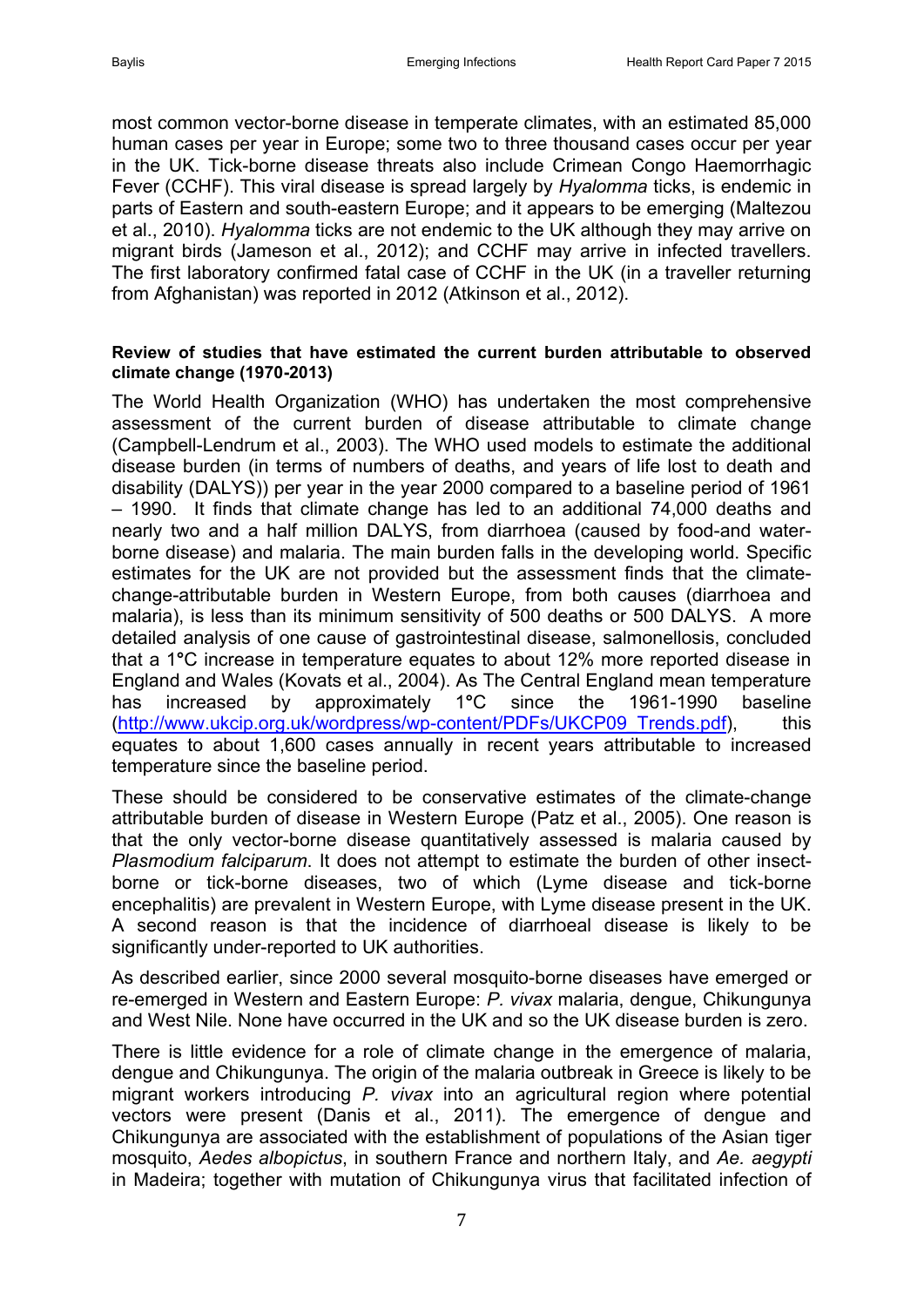*Ae. albopictus*. The mosquitoes became infected after feeding on returning travellers carrying infections obtained overseas. There is no suggestion that the spread of the *Aedes* mosquitoes is associated with climate change.

Vectors of West Nile virus have long been present in Europe, yet the disease appears to be emerging [\(Paz and Semenza, 2013\)](#page-15-9). West Nile virus' mosquito vectors are very sensitive to changes in temperature, in terms of abundance and activity (Morin and [Comrie, 2013\)](#page-15-10), and increasing temperature is considered to be one of the drivers of its emergence in Europe [\(Pradier et al., 2012\)](#page-15-11). While the UK has not experienced West Nile, in recent years a known WNV vector, *Culex modestus*, has become re-established in southern England [\(Medlock and Vaux,](#page-14-4)  [2012\)](#page-14-4). While its establishment cannot be linked to climate change, it is interesting to note that it was last detected in the 1940s on England's south coast; the 1940s was the warmest recorded period in England (Central England time series) until the present period [\(Parker et al., 1992\)](#page-15-12).

Two tick-borne diseases have emerged in Europe in recent decades, tick-borne encephalitis (TBE) and Lyme disease, both transmitted mostly by *Ixodes ricinus*. TBE has increased in incidence and spread to higher elevation and new regions of Europe; its emergence is linked to changes to habitats, the density of wildlife and socioeconomics; there is also greater awareness. Climate change may have played a role [\(Stefanoff et al., 2012;](#page-15-7) [Lukan et al., 2010\)](#page-14-11), but this is contested [\(Randolph,](#page-15-13)  [2004;](#page-15-13) [Sumilo et al., 2007\)](#page-15-14) and other drivers of disease emergence, such as change in human behaviour, shown to be important [\(Sumilo et al., 2007\)](#page-15-14). TBE does not occur in the UK, perhaps because *I. ricinus* in the UK transmit a closely related virus (Louping ill virus) that causes disease in sheep and only rarely affects people. Lyme disease has also increased in incidence and spread to new regions, possibly because of climate-change influences on the tick vector. Increased *I. ricinus* density and its spread to higher latitude in Sweden have been linked to milder winters [\(Lindgren et al., 2000\)](#page-14-12).

Most consideration has been given here to vector-borne diseases. It is important to note that many non-vector-borne diseases have emerged in recent years, some of which have affected or threaten the UK. Public Health England lists 38 human pathogens that have emerged (globally) from 1980 to the present ([http://www.hpa.org.uk/webc/HPAwebFile/HPAweb\\_C/1204100434554](http://www.hpa.org.uk/webc/HPAwebFile/HPAweb_C/1204100434554)). Three are transmitted by ticks and one by mosquitoes; no others are vector-borne. The emergence of 25 of these 38 pathogens is included in a study of drivers of emergence [\(Jones et al., 2008\)](#page-14-2). None of the 25 emergence events are attributed to climate. Instead, the most common drivers are changes in human susceptibility to infection (as a consequence of human immunodeficiency virus, HIV) and changes in land use and agriculture. In other words, the majority of emerging diseases are not vector-borne, and their emergence is not linked to climate change.

#### **Review of studies that have estimated future health impacts (two time periods 2010- 2050 and 2050-2100)**

The World Health Organization has attempted to quantify the additional amount of human disease that might arise as a consequence of climate change [\(McMichael et](#page-14-13)  [al., 2004\)](#page-14-13). Inevitably, there is significant uncertainty in such estimates. There are three major sources of uncertainty: (i) how climate, and hence climate change,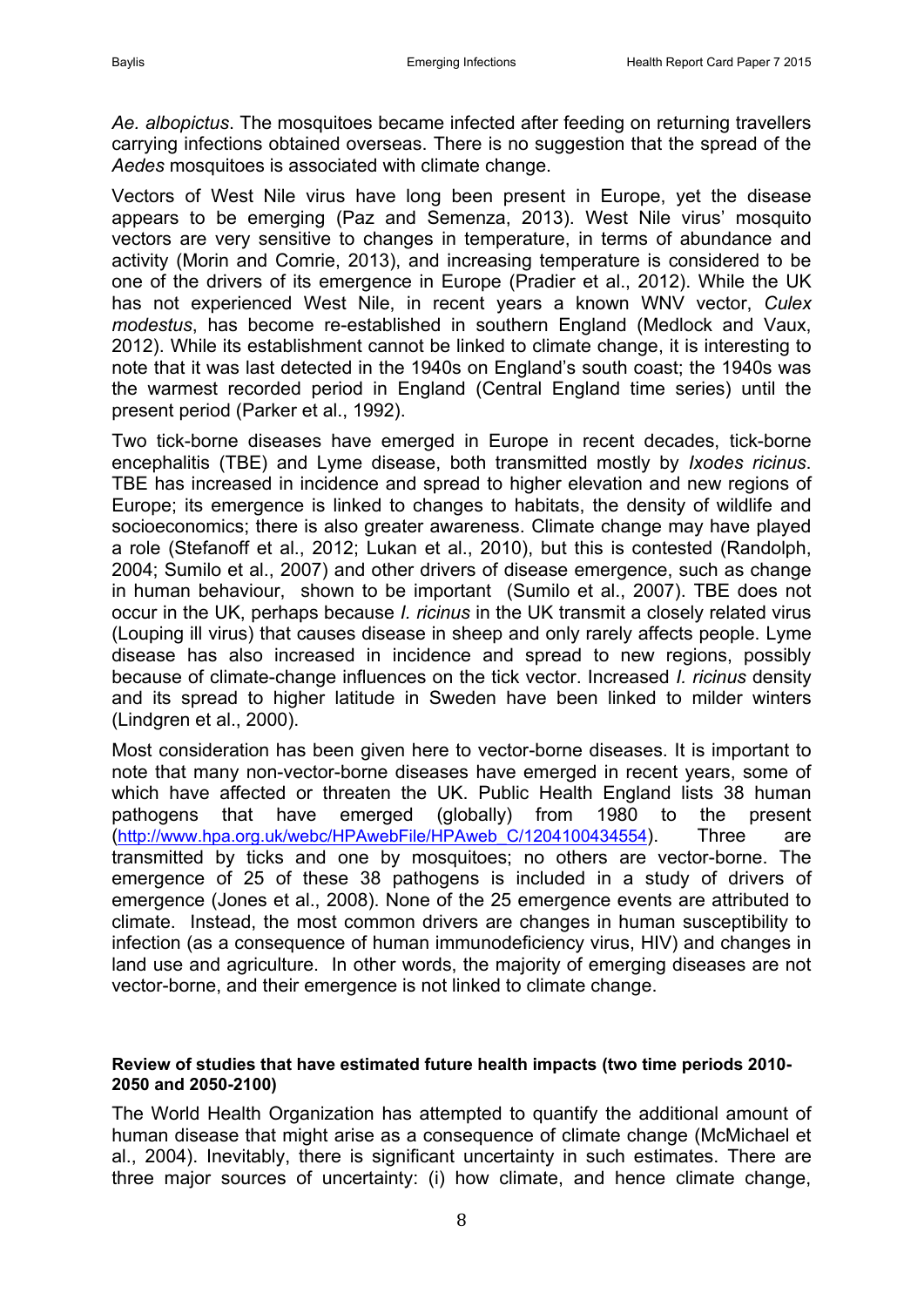quantitatively affects the incidence of a disease; (ii) by how much climate will have changed at future time points (which in turn has multiple sources of uncertainty, such as the climate model to be used, and the scenario of  $CO<sub>2</sub>$  emissions to follow); and (iii) the effect of other disease drivers that may change on similar or faster time scales than climate.

WHO [\(McMichael et al., 2004\)](#page-14-13) considered the effects of temperature increase by 2030 on diarrhoeal disease and malaria caused by *P. falciparum*. While WHO predicts an increase in the risk of diarrhoeal disease in developing countries by 2030, it predicts that there will be no change in risk in developed countries. There is some uncertainty around this estimate, however, such that the risk might increase or decrease by about 5%. For malaria caused by *P. falciparum*, WHO projects an increase in risk in areas bordering the endemic zone, and an increase in mortality and morbidity within the endemic zone. However, it does not predict any change in the risk of malaria caused by *P. falciparum* in developed countries.

A recent and more extensive assessment by WHO [\(Hales et al., 2014\)](#page-13-2) for the years 2030 and 2050, found increases of 20 - 86,000 deaths globally from diarrhoeal disease of children attributable to climate change, under a range of socioeconomic growth scenarios. However, the number in Western Europe was very small (1 or 2). Equally, climate change was projected to lead to no deaths in Western Europe from *P. falciparum* malaria or dengue.

Several other workers have developed models of climate change's future impacts on malaria. A recent study has examined the projections of five different malaria impact models, each driven by five different global climate models, which in turn were run for four different emission scenarios [\(Caminade et al., 2014\)](#page-13-11). This is the most comprehensive study yet of the impact of climate change on malaria, and allows for similarities in projections from different models and scenarios to be identified, and for uncertainties to be quantified. The four emission scenarios (RCP2.6, RCP4.5, RCP6.0 and RCP8.5) project similar temperature changes by 2030 (approximately +1.5**°**C) and range from +1.5**°**C (RCP2.6) to +5**°**C (RCP8.5) by 2100. The probability of sustained malaria transmission occurring in the UK in the current century is small, even under the most extreme emission scenario (RCP8.5). One of five malaria impact models (the MIASMA model), under the three most extreme emission scenarios, consistently predicts that the climate of southern England will become suitable for sustained malaria transmission (> 1 month) by 2080. Under one climate model, with all four emission scenarios, it even predicts some suitability by the 2030s. One other malaria impact model (the LMM) predicts some suitability of the UK climate by 2080, under the most extreme emission scenario, but for two climate models only. The remaining three malaria impact models do not predict any suitability of the UK climate with any climate model under any emission scenario. For all combinations of emission scenario and climate model therefore, more than half of malaria models predict no suitability of the UK climate, even by the 2080s and, across all of the models and scenarios, there is significant uncertainty in projected outcome.

However, it is important to note that all five malaria models were developed and parameterized for malaria caused by *P. falciparum*, while it was malaria from by *P. vivax* that was previously endemic in the UK and which has recently reoccurred in Europe. *Plasmodium vivax* transmission by European mosquito vectors requires lower temperature thresholds than *P. falciparum* and, therefore, all five malaria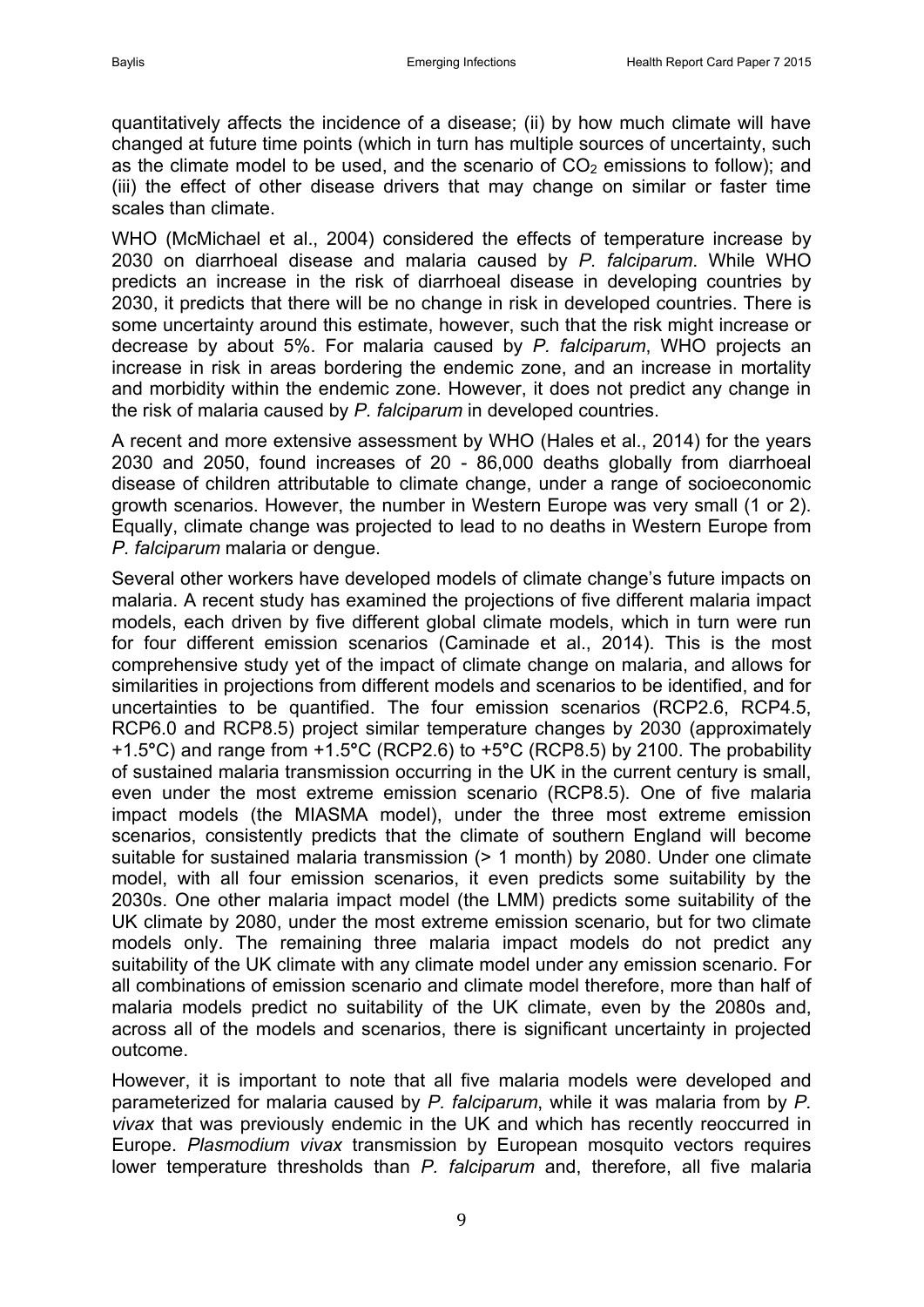models underestimate the risk of malaria in Europe. By contrast, under a mediumhigh scenario of climate change, a model parameterized for *P. vivax* predicts that the southern half of Great Britain will be climatically-suitable for *P. vivax* malaria transmission by 2030 for 2 months of the year, and parts of the southeast of England for 4 months per year [\(Lindsay et al., 2010\)](#page-14-14); while by 2080 regions as far north as southern Scotland will be climatically-suitable for 2 months of the year, and the southern half of Great Britain for 4 months per year [\(Lindsay and Thomas, 2001\)](#page-14-15).

All authors agree, however, that the risk of malaria transmission is determined by many factors other than climate; and while climate change may increase the suitability of the UK climate for transmission, other factors (such as drainage of marshes and changes in land use, which have reduced mosquito populations) make the probability of it occurring very small, even under future climates.

The main threat to the UK from dengue and Chikungunya viruses is tied to the risk of invasion of the UK by *Aedes aegypti*, which is widespread globally, including Madeira in Europe [\(Almeida et al., 2007\)](#page-13-12), and *Ae. albopictus*, which is now found in many European countries. The European Center for Disease Prevention and Control has modeled the suitability of the current European climate for both vectors and dengue transmission [\(Rogers and Hay, 2012\)](#page-15-15). Much of Europe, including many parts of the UK, is found to be suitable for *Ae. albopictus*, with a probability of suitability of 0.5 to 1; however, hardly any areas of Europe, and none in the UK, are found to be suitable for *Ae. aegypti*. The UK is found to have a climate somewhat similar to those of other parts of the world where dengue is present, although less so than parts of southern Europe.

Other workers report similar findings for *Ae. albopictus* for the current period [\(Caminade et al., 2012\)](#page-13-13). Three climate-suitability models for the occurrence or activity of this species were developed using observed climate data (EOBS) for the recent past, and modeled climate data for 2030-2050. Modelled climate data come from ten European regional climate models (RCMs), all driven by the A1B emission scenario. The three models indicate that large parts of the UK are suitable for *Ae. albopictus* within the 1990-2009 time period. Under future climate scenarios the UK is predicted to become more climatically suitable for the vector. Importantly, for two of the three vector models, there is agreement from eight or more of ten RCMs that the south of England will be suitable for *Ae. albopictus* by 2030-2050.

Transmission of an arbovirus requires that environmental conditions are suitable for both virus and vector, and it is possible for a known vector to be present, but for it to be too cold for viral transmission. The major limit here is the time required for virus development in the vector, which increases exponentially with decreasing temperature; thus, at cool temperatures vector species may not live long enough for virus development. As described above, models suggest that parts of the UK are currently climatically suitable for at least one dengue and Chikungunya virus vector (*Ae. albopictus*). However, studies of the climatic needs of Chikungunya virus (based on conditions at past outbreaks) indicate a threshold minimum temperature of 20- 22**°**C. Combining this threshold with the climatic needs of the vector, the UK is found to be climatically unsuitable for Chikungunya transmission at the present time [\(Fischer et al., 2013\)](#page-13-14). Future suitability is examined using a single RCM driven by two emission scenarios (A1B and B). Under both emission scenarios the UK remains unsuitable for Chikungunya in 2011-2040. Under the A1B scenario, the extreme southeast of England becomes 'rather unsuitable' (the second lowest of five risk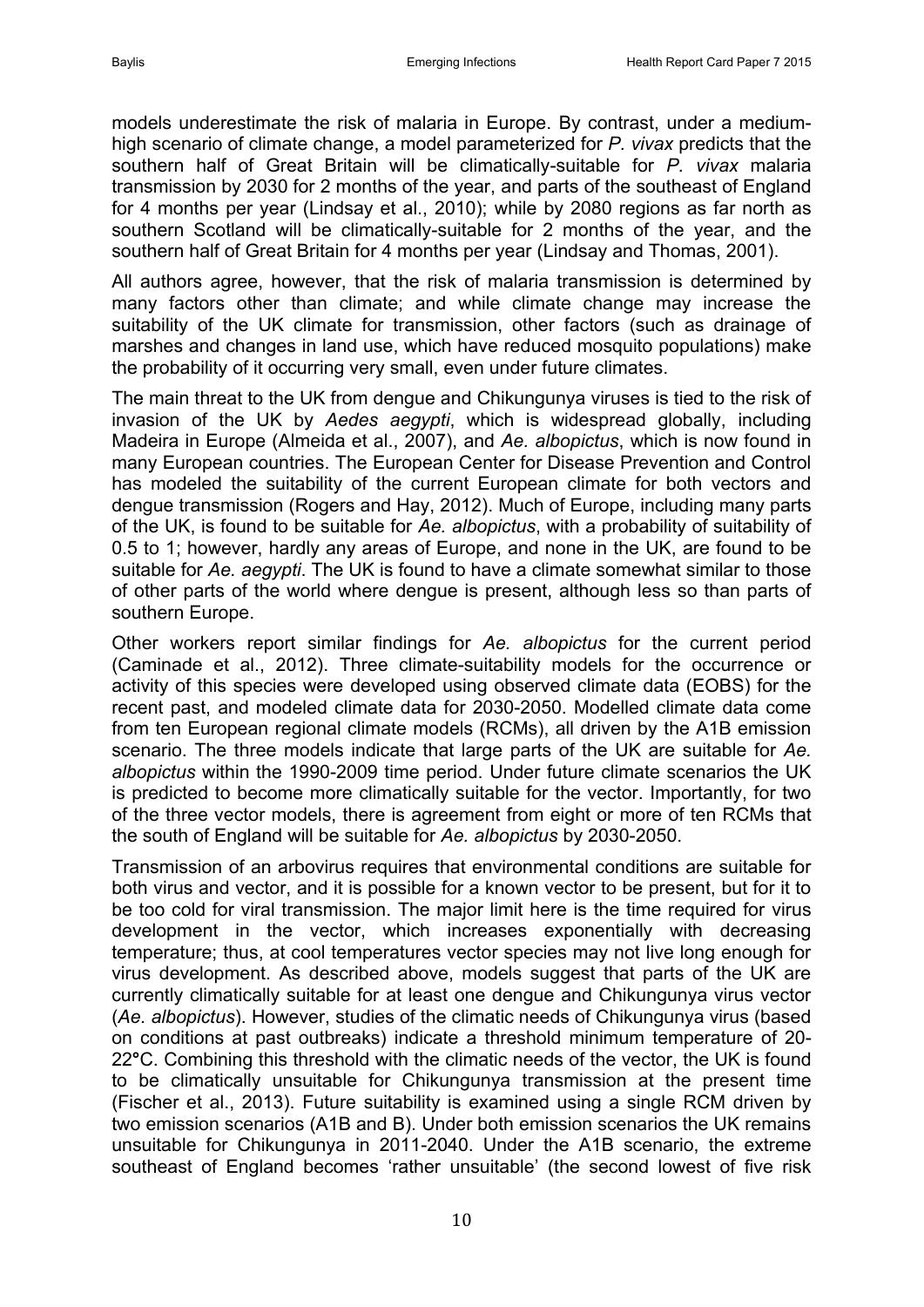classes) by 2041-2070 while a much larger area of southern England is 'rather unsuitable' by 2071-2100. Under the B1 scenario, England remains unsuitable in 2041-2070, but a small area of southern England becomes 'rather unsuitable' by 2071-2100.

A similar exercise found that no parts of the UK become suitable for dengue virus development (in *Aedes aegypti*) under either A1B or B1 scenarios by 2071-2100 [\(Thomas et al., 2011\)](#page-16-0). There is no equivalent work on the modeling of dengue in *Ae. albopictus*, which is the more likely vector to enter the UK in the near future.

While there is consensus that climate affects the transmission of tick-borne Lyme borreliosis, and some agreement that the northward spread of the vector in Sweden is attributable to recent warming, there are no published models projecting its future incidence in Europe under scenarios of climate change. Models for other temperate regions predict that climate change will allow northern expansion of the range of the tick vectors [\(Ogden et al., 2006\)](#page-15-16). Lyme and its vectors are already found throughout the UK and, therefore, increasing climate suitability may be limited to increase in altitude [\(Gilbert, 2010\)](#page-13-15) and change in incidence. However, there is widespread agreement that non-climate drivers play a dominant role in the epidemiology of Lyme disease [\(Rizzoli et al., 2011\)](#page-15-17) and future trends in agriculture, land use, wild animal populations and tourism will play as large or a larger role in determining future patterns of the disease [\(Lindgren and Jaenson, 2006\)](#page-14-16).

#### **Potential for impacts to be avoided by adaptation measures**

Adaptation to the risk presented by emerging infections requires three major actions: (i) improved surveillance of disease and, where appropriate, vectors, so that sporadic cases and outbreaks, or the heightened risk of these, can be detected early; (ii) risk assessment of the likelihood of cases or outbreaks of an emerging disease, regularly updated as new data become available; and (iii) increased preparedness for such events. In the UK, advice on these activities is currently provided to government by the UK Zoonoses, Animal Diseases and Infections Group (UK-ZADI) and the Joint Human-Animal Infections and Risk Surveillance group (HAIRS).

The northward spread of *Aedes albopictus*, a vector of dengue and Chikungunya, indicates the need for active surveillance for invasive mosquitoes. There is strong evidence that some of the spread of *Ae. albopictus* in Europe is associated with transport in vehicles as, for example, it has been trapped in motorway service areas in mainland Europe. The extensive movement of cars and goods vehicles into the UK from mainland Europe, via Eurotunnel or on boats, should be considered a likely route of entry of this mosquito. Insecticidal treatment of vehicles entering the UK, especially if travelling at night, could help to reduce this risk. 'Disinsection', as described by the International Health Regulations of the WHO [http://www.who.int/ipcs/assessment/aircraft\\_disinsection\\_review/en/\)](http://www.who.int/ipcs/assessment/aircraft_disinsection_review/en/) is already used to kill insects in airplanes arriving in certain countries. *Aedes albopictus* has also entered many countries in used vehicle tyres or in 'lucky bamboo', a houseplant imported from China. Increased mosquito surveillance at ports of entry of such products is recommended.

A known vector of West Nile virus, *Culex modestus*, has already been detected in the UK and is widespread. Surveillance within the areas of presence can be used to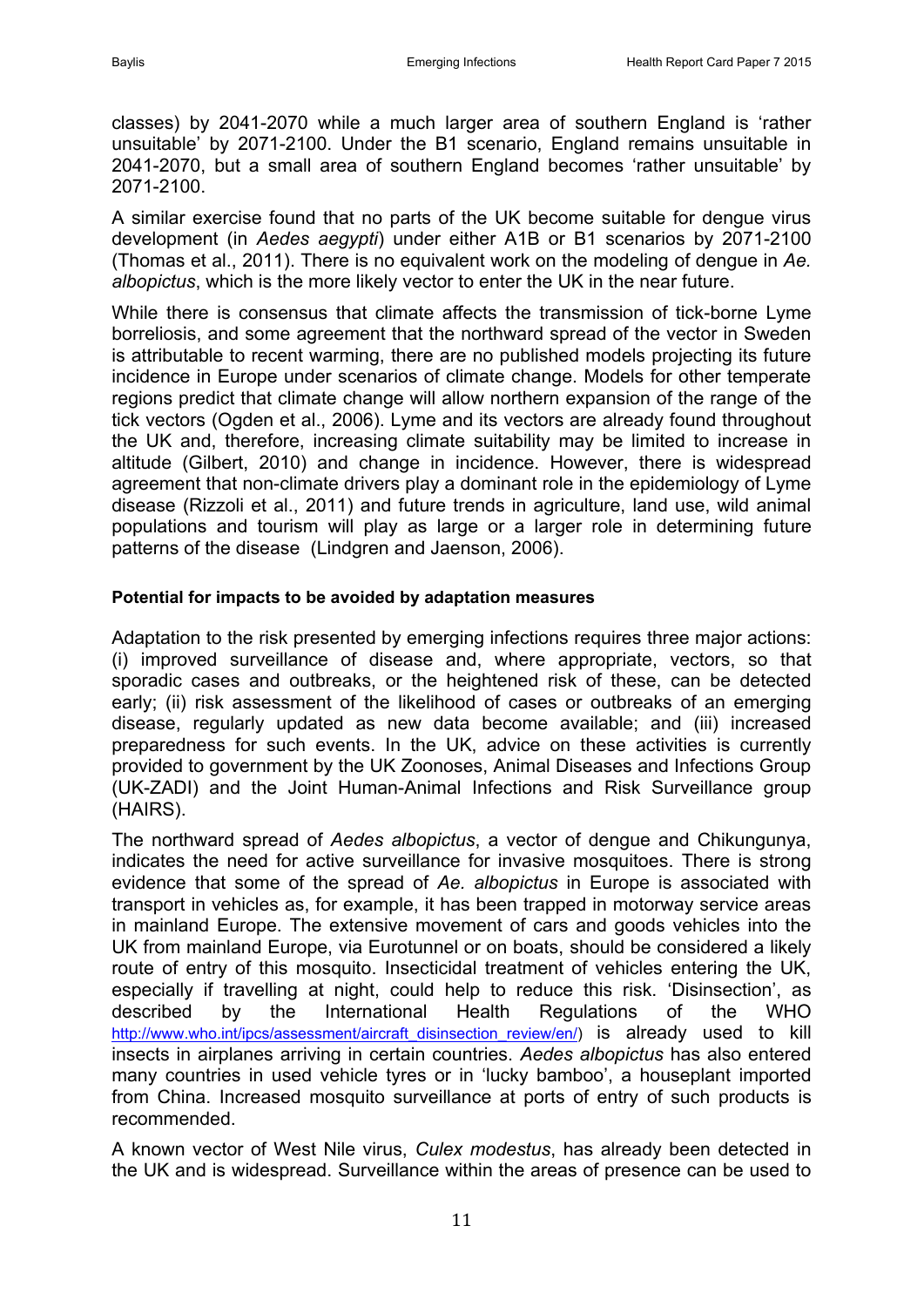identify areas of particular risk of virus transmission; and surveillance outside such areas can be used to monitor its further spread. In addition to invasive species, indigenous mosquito species may be competent vectors for certain pathogens. The UK harbours vectors of malaria (principally *Anopheles atroparvus*), and a mosquito that breeds in salt marshes was recently shown to be a competent vector of Japanese encephalitis virus [\(Mackenzie-Impoinvil et al., 2015\)](#page-14-5).

There is also a threat of invasion by sand fly vectors of leishmaniosis. Sandflies can be caught in the same traps as mosquitoes and, therefore, a single surveillance system could be developed for both types of vector.

Lyme disease is present and increasing in incidence in the UK. Key measures of adaptation are to increase awareness of the public, in terms of recognizing symptoms and taking tick-avoidance measures; and improving national level surveillance. For surveillance purposes, it has been recommended to base the clinical definition of Lyme disease on the skin rash that occurs in about 90% of cases, rather than on the rare Lyme neuroborreliosis that needs laboratory confirmation [\(Lindgren et al., 2012\)](#page-14-1). The ability to forecast the risk of exposure to tick vectors or Lyme, based on geographic and climatic information, will help the public to take suitable precautions when risk is high.

The risk of emerging disease outbreaks in the UK, particularly vector-borne, foodborne and water-borne diseases, is likely to continue to rise as our climate changes. New data will also become available with time, such as updated maps of the occurrence of potentially invasive vectors in continental Europe. The risk presented by such diseases should therefore be regularly re-assessed.

Preparedness for outbreaks of vector-borne diseases requires (i) knowledge of the vectors, so that control measures can be targeted at the right species; (ii) identification of areas of high risk so that prevention or control measures can be targetted; (iii) in such areas, raised awareness of General Practitioners and hospital staff of the possible risks to people who are regularly exposed to vector bites, to allow earlier and higher rates of detection; and (iv) development of policy and approval of legislation to permit vector control programmes (e.g. insecticide spraying). A contingency plan should be developed for the event that *Aedes albopictus* is detected in the UK.

#### **Conclusions / Evidence Gaps**

Numerous diseases have emerged in recent years and will continue to do so in the future. Climate is one of several causes of disease emergence. Half or more of infectious diseases are known to be affected by climate, but it appears to be a relatively infrequent cause of human disease emergence. Climate mostly affects diseases caused by pathogens that spend a part of their lifecycle outside of the host, exposed to the environment. The most important routes of transmission of climate sensitive diseases are by arthropod (insect and tick) vectors, in water and in food.

Given the sensitivity of many diseases to climate, it is very likely that at least some will respond to future climate change. Many diseases that are not vector-borne, especially water-borne and food-borne disease, are climate sensitive but there is a relative paucity of published studies on the impacts of climate change upon them. Notable exceptions are the diarrhoeal diseases modelled by WHO [\(Hales et al.,](#page-13-2)  [2014\)](#page-13-2) although their projected impact on Western Europe (and the UK) is very small.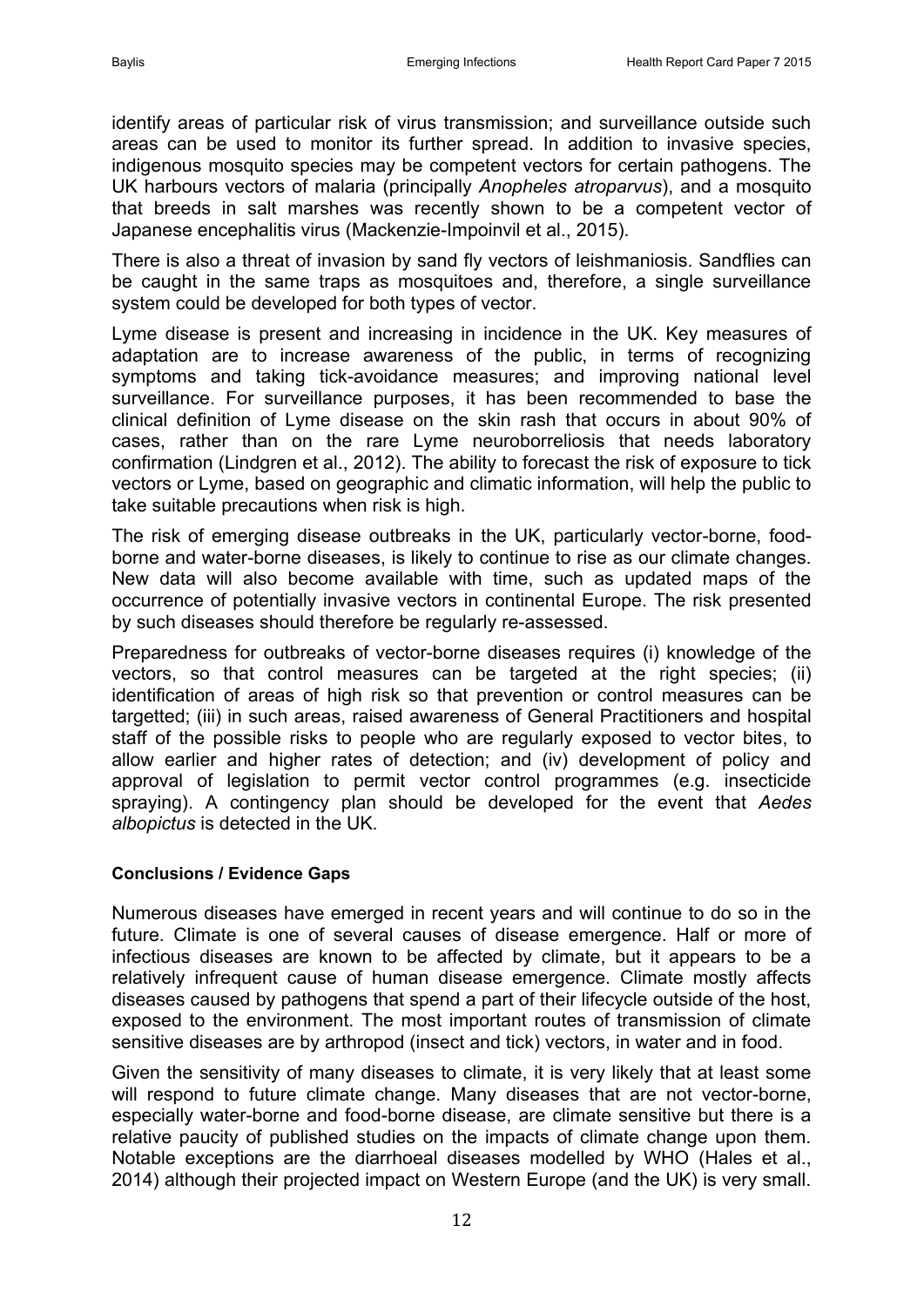The impact of climate change on infectious respiratory diseases requires further study: such diseases can spread rapidly and cause significant health impact; and they show some climate-sensitivity, with seasonal cycles that are often linked to climate. However, detailed studies of the impacts of climate change on their seasonal cycles, or health impact, has received little attention [\(Ayres et al., 2009\)](#page-13-16).

This review has focused extensively on vector-borne diseases because they are the most climate-sensitive type of disease. Several vector-borne diseases have emerged in Europe in recent years; these include vivax malaria, West Nile fever, dengue fever, Chikungunya fever, leishmaniosis, Lyme disease and tick-borne encephalitis. The vectors of these diseases are mosquitoes, sand flies and ticks. Some of these vector-borne diseases threaten the UK. The greatest risk is probably presented by West Nile virus, as at least one competent vector species is already present here, and it is now widespread in southern and eastern Europe. Climate change is likely to increase this risk in the future. There is a strong threat of invasion by the Asian tiger mosquito, *Ae. albopictus*, in vehicles returning to the UK from continental Europe; however, if the vector enters and survives in the UK it may be too cold for sustained transmission of dengue or Chikungunya viruses. Increased summer temperatures resulting from climate change will increase the risk of transmission of these viruses in the future, should this invasive vector be present. The UK is, and long has been, climatically suitable for the transmission of malaria caused by *P. vivax*. Climate change will increase the climatic suitability even further, but this is unlikely to lead to any sustained malaria transmission if land use and agricultural practices remain largely as they are today. However, the recreation of extensive wetlands and salt marshes, combined with warmer temperatures, may create a situation where local vivax malaria transmission is possible.

The threat of virus transmission posed by our native species of mosquito should not be under-estimated, as some are known to be vector-competent, and they may survive well enough at the UK's relatively low temperatures to be able to spread disease after becoming become infectious.

The emergence of Lyme disease in the UK is likely to continue in the future. Climate change may contribute to this emergence, but other drivers will probably play a larger role. The risk presented by TBE, which is emerging in many parts of Europe, remains difficult to gauge.

There appear to be no published studies estimating the future disease burden, attributable to climate change, from emerging vector-borne infections in the UK. Instead, published studies have tended to focus on aspects of 'climate suitability'. Interestingly, suitable climate-driven models remain to be developed for the two diseases, West Nile and Lyme disease, whose emergence to date might be linked to climate change. Instead, there have been several climate-driven models developed for the Asian tiger mosquito and the diseases it transmits (dengue and Chikungunya), even though their emergence is not linked to climate change.

Key research gaps are, therefore, (i) assessment of the impact of climate change on diseases that are not vector-borne, including respiratory infections; (ii) evaluation of the vector potential of UK native species; (iii) development of climate driven models for the risk of West Nile and Lyme disease in the UK; (iv) evaluation of the threat posed by TBE to the UK and (v) incorporation of environmental and agricultural variables into models of the risk of vivax malaria in the UK.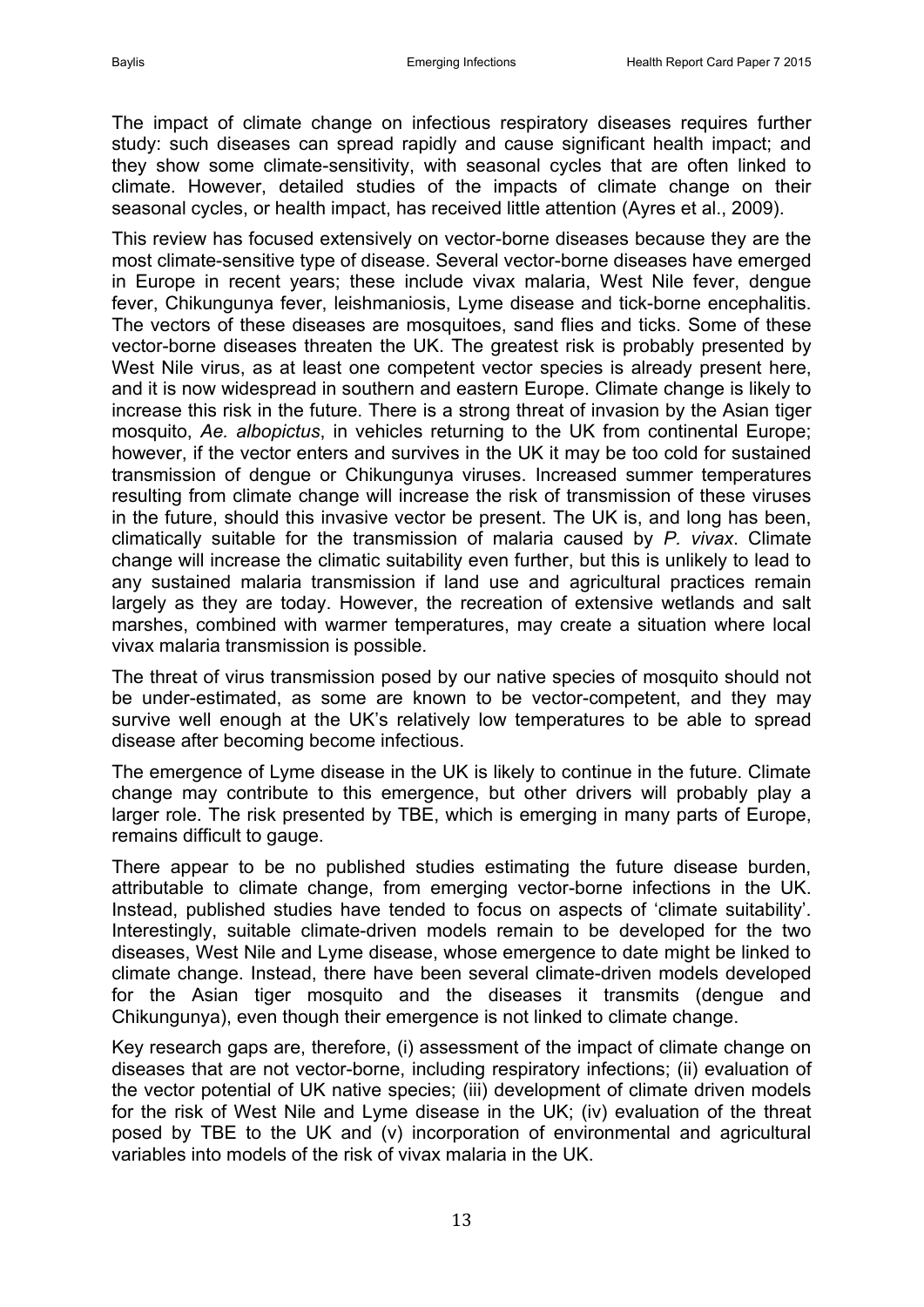### **References**

- <span id="page-13-12"></span>Almeida A, Gonçalves Y, Novo M, et al. (2007) Vector monitoring of Aedes aegypti in the Autonomous Region of Madeira, Portugal. *Eurosurveillance* 12.
- <span id="page-13-5"></span>Angelini R, Finarelli AC, Angelini P, et al. (2007) Chikungunya in north-eastern Italy: a summing up of the outbreak. *Eurosurveillance* 12.
- <span id="page-13-9"></span>Atkinson B, Latham J, Chamberlain J, et al. (2012) Sequencing and phylogenetic characterisation of a fatal Crimean - Congo haemorrhagic fever case imported into the United Kingdom, October 2012. *Eurosurveillance* 17: 7-10.
- <span id="page-13-16"></span>Ayres J, Forsberg B, Annesi-Maesano I, et al. (2009) Climate change and respiratory disease: European Respiratory Society position statement. *Eur Respir J* 34: 295-302.
- <span id="page-13-11"></span>Caminade C, Kovats S, Rocklov J, et al. (2014) Impact of climate change on global malaria distribution. *Proceedings of the National Academy of Sciences* 111: 3286-3291.
- <span id="page-13-13"></span>Caminade C, Medlock JM, Ducheyne E, et al. (2012) Suitability of European climate for the Asian tiger mosquito Aedes albopictus: recent trends and future scenarios. *Journal of the Royal Society Interface* 9: 2708-2717.
- <span id="page-13-10"></span>Campbell-Lendrum DH, Corvalán CF and Prüss-Ustün A. (2003) How much disease could climate change cause? In: McMichael AJ, Campbell-Lendrum DH, Corvalán CF, et al. (eds) *Climate change and human health: Risks and Responses.* Geneva: World Health Organization, 133-158.
- <span id="page-13-0"></span>Cann K, Thomas DR, Salmon R, et al. (2013) Extreme water-related weather events and waterborne disease. *Epidemiology and infection* 141: 671-686.
- <span id="page-13-3"></span>Danis K, Baka A, Lenglet A, et al. (2011) Autochthonous Plasmodium vivax malaria in Greece, 2011. *Eurosurveillance* 16.
- <span id="page-13-8"></span>Dujardin JC, Campino L, Canavate C, et al. (2008) Spread of vector-borne diseases and neglect of leishmaniasis, Europe. *Emerging Infectious Diseases* 14: 1013-1018.
- <span id="page-13-4"></span>EFSA/ECDC. (2014) The European Union Summary Report on Trends and Sources of Zoonoses, Zoonotic Agents and Food-borne Outbreaks in 2012. *EFSA Journal* 12: 1-312.
- <span id="page-13-1"></span>Eze J, Scott E, Pollock K, et al. (2014) The association of weather and bathing water quality on the incidence of gastrointestinal illness in the west of Scotland. *Epidemiology and infection* 142: 1289-1299.
- <span id="page-13-14"></span>Fischer D, Thomas SM, Suk JE, et al. (2013) Climate change effects on Chikungunya transmission in Europe: geospatial analysis of vector's climatic suitability and virus' temperature requirements. *International Journal of Health Geographics* 12.
- <span id="page-13-15"></span>Gilbert L. (2010) Altitudinal patterns of tick and host abundance: a potential role for climate change in regulating tick-borne diseases? *Oecologia* 162: 217-225.
- <span id="page-13-7"></span>Gjenero-Margan I, Aleraj B, Krajcar D, et al. (2011) Autochthonous dengue fever in Croatia, August-September 2010. *Eurosurveillance* 16: 2-5.
- <span id="page-13-6"></span>Grandadam M, Caro V, Plumet S, et al. (2011) Chikungunya Virus, Southeastern France. *Emerging Infectious Diseases* 17: 910-913.
- <span id="page-13-2"></span>Hales S, Kovats S, Lloyd S, et al. (2014) Quantitative risk assessment of the effects of climate change on selected causes of death, 2030s and 2050s. Geneva: World Health Organisation, 118.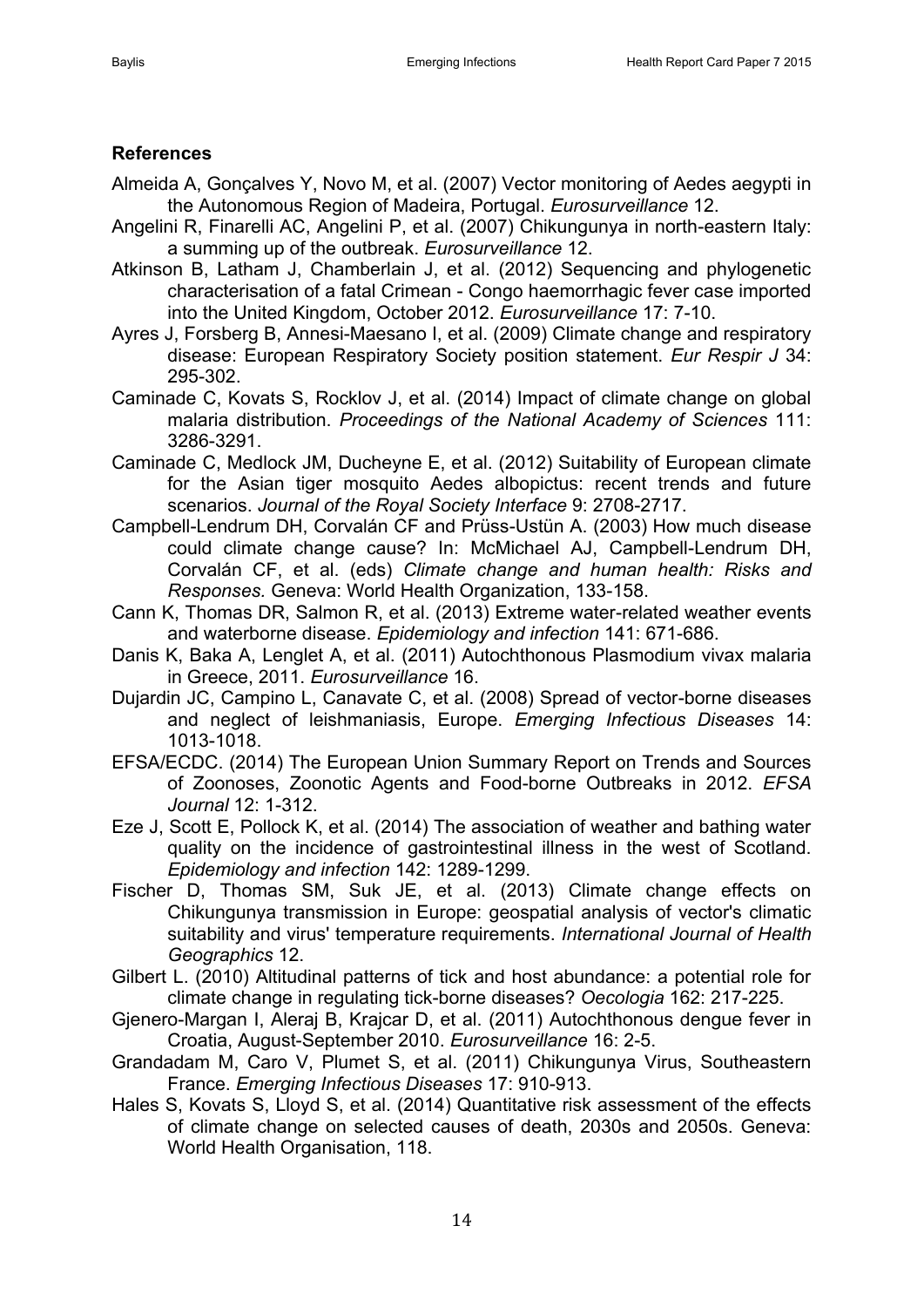- <span id="page-14-9"></span>Jameson LJ, Morgan PJ, Medlock JM, et al. (2012) Importation of Hyalomma marginatum, vector of Crimean-Congo haemorrhagic fever virus, into the United Kingdom by migratory birds. *Ticks and Tick-Borne Diseases* 3: 95-99.
- <span id="page-14-2"></span>Jones KE, Patel NG, Levy MA, et al. (2008) Global trends in emerging infectious diseases. *Nature* 451: 990-993.
- <span id="page-14-10"></span>Kovats RS, Edwards SJ, Hajat S, et al. (2004) The effect of temperature on food poisoning: a time-series analysis of salmonellosis in ten European countries. *Epidemiology and infection* 132: 443-453.
- <span id="page-14-3"></span>Kuhn KG, Campbell-Lendrum DH, Armstrong B, et al. (2003) Malaria in Britain: Past, present, and future. *Proceedings of the National Academy of Sciences of the United States of America* 100: 9997-10001.
- <span id="page-14-6"></span>La Ruche G, Souares Y, Armengaud A, et al. (2010) First two autochthonous dengue virus infections in metropolitan France, September 2010. *Eurosurveillance* 15: 2-6.
- <span id="page-14-1"></span>Lindgren E, Andersson Y, Suk JE, et al. (2012) Monitoring EU Emerging Infectious Disease Risk Due to Climate Change. *Science* 336: 418-419.
- <span id="page-14-16"></span>Lindgren E and Jaenson TGT. (2006) Lyme borreliosis in Europe: influences of climate and climate change, epidemiology, ecology and adaption measures. Geneva: World Health Organization.
- <span id="page-14-12"></span>Lindgren E, Talleklint L and Polfeldt T. (2000) Impact of climatic change on the northern latitude limit and population density of the disease-transmitting European tick Ixodes ricinus. *Environmental Health Perspectives* 108: 119- 123.
- <span id="page-14-14"></span>Lindsay SW, Hole DG, Hutchinson RA, et al. (2010) Assessing the future threat from vivax malaria in the United Kingdom using two markedly different modelling approaches. *Malaria Journal* 9: 70.
- <span id="page-14-15"></span>Lindsay SW and Thomas CJ. (2001) Global warming and risk of vivax malaria in Great Britain. *Global Change and Human Health* 2: 80-84.
- <span id="page-14-11"></span>Lukan M, Bullova E and Petko B. (2010) Climate Warming and Tick-borne Encephalitis, Slovakia. *Emerging Infectious Diseases* 16: 524-526.
- <span id="page-14-5"></span>Mackenzie-Impoinvil L, Impoinvil D, Galbraith S, et al. (2015) Evaluation of a temperate climate mosquito, Ochlerotatus detritus (= Aedes detritus), as a potential vector of Japanese encephalitis virus. *Medical and Veterinary Entomology* 29: 1-9.
- <span id="page-14-8"></span>Maltezou HC, Andonova L, Andraghetti R, et al. (2010) Crimean-Congo hemorrhagic fever in Europe: current situation calls for preparedness. *Eurosurveillance* 15: 48-51.
- <span id="page-14-7"></span>Marchand E PC, Jeannin C, Lafont E, Bergmann T, Flusin O, Rizzi J, Roux N, Busso V, Deniau J, Noel H, Vaillant V, Leparc-Goffart I, Six C, Paty MC. (2013) Autochthonous case of dengue in France, October 2013. *Eurosurveillance* 18.
- <span id="page-14-0"></span>McIntyre KM, Setzkorn C, Hepworth PJ, et al. (2016) Risk assessment of climatechange impacts on infectious diseases in Europe. in preparation.
- <span id="page-14-13"></span>McMichael AJ, Campbell-Lendrum D, Kovats S, et al. (2004) Global Climate Change. Global and Regional Burden of Disease Attributable to Selected Major Risk Factors. In: Ezzati M, Lopez AD, Rodgers A, et al. (eds) *Comparative Quantification of Health Risks: Global and Regional Burden of Disease Attributable to Selected Major Risk Factors.* Geneva: World Health Organization, 1543-1649.
- <span id="page-14-4"></span>Medlock JM and Vaux AGC. (2012) Distribution of West Nile virus vector, Culex modestus, in England. *Veterinary Record* 171.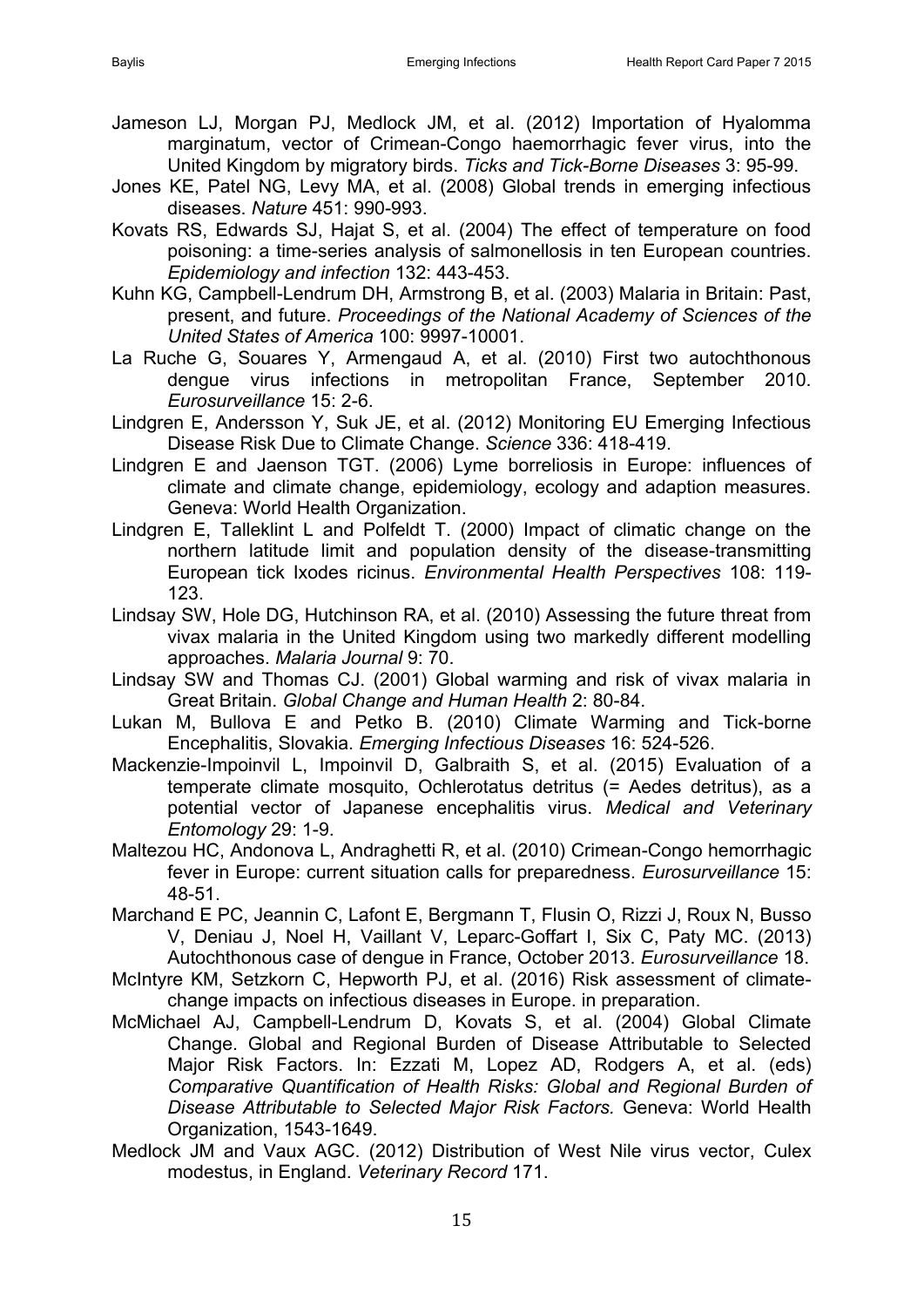- <span id="page-15-3"></span>Mellor PS, Carpenter S, Harrup L, et al. (2008) Bluetongue in Europe and the Mediterranean Basin: History of occurrence prior to 2006. *Preventive Veterinary Medicine* 87: 4-20.
- <span id="page-15-2"></span>Morand S, Owers KA, Waret-Szkuta A, et al. (2013) Climate variability and outbreaks of infectious diseases in Europe. *Scientific Reports*.
- <span id="page-15-0"></span>Morens DM, Folkers GK and Fauci AS. (2004) The challenge of emerging and reemerging infectious diseases. *Nature* 430: 242-249.
- <span id="page-15-10"></span>Morin CW and Comrie AC. (2013) Regional and seasonal response of a West Nile virus vector to climate change. *Proceedings of the National Academy of Sciences of the United States of America* 110: 15620-15625.
- <span id="page-15-16"></span>Ogden NH, Maarouf A, Barker IK, et al. (2006) Climate change and the potential for range expansion of the Lyme disease vector Ixodes scapularis in Canada. *International journal for parasitology* 36: 63-70.
- <span id="page-15-12"></span>Parker DE, Legg TP and Folland CK. (1992) A New Daily Central England Temperature Series, 1772-1991. *International Journal of Climatology* 12: 317- 342.
- <span id="page-15-8"></span>Patz JA, Campbell-Lendrum D, Holloway T, et al. (2005) Impact of regional climate change on human health. *Nature* 438: 310-317.
- <span id="page-15-9"></span>Paz S and Semenza JC. (2013) Environmental Drivers of West Nile Fever Epidemiology in Europe and Western Asia-A Review. *International Journal of Environmental Research and Public Health* 10: 3543-3562.
- <span id="page-15-11"></span>Pradier S, Lecollinet S and Leblond A. (2012) West Nile virus epidemiology and factors triggering change in its distribution in Europe. *Revue scientifique et technique (International Office of Epizootics)* 31: 829-844.
- <span id="page-15-13"></span>Randolph SE. (2004) Evidence that climate change has caused 'emergence' of tickborne diseases in Europe? *International Journal of Medical Microbiology* 293: 5-15.
- <span id="page-15-5"></span>Ready PD. (2010) Leishmaniasis emergence in Europe. *Eurosurveillance* 15: 29-39.
- <span id="page-15-17"></span>Rizzoli A, Hauffe HC, Carpi G, et al. (2011) Lyme borreliosis in Europe. *Eurosurveillance* 16: 2-9.
- <span id="page-15-15"></span>Rogers D and Hay SI. (2012) The climatic suitability for dengue transmission in continental Europe. *ECDC Technical Report.* Stockholm: European Centre for Disease Prevention and Control, 1-22.
- <span id="page-15-6"></span>Shaw SE, Langton DA and Hillman TJ. (2009) Canine leishmaniosis in the United Kingdom: A zoonotic disease waiting for a vector? *Veterinary Parasitology* 163: 281-285.
- <span id="page-15-4"></span>Sousa CA, Clairouin M, Seixas G, et al. (2012) Ongoing outbreak of dengue type 1 in the Autonomous Region of Madeira, Portugal: preliminary report. *Eurosurveillance* 17: 15-18.
- <span id="page-15-7"></span>Stefanoff P, Parda N, Polkowska A, et al. (2012) Epidemiological situation of tickborne encephalitis in the European Union and European Free Trade Association countries. *ECDC Technical Report.* Stockholm: European Centre for Disease Prevention and Control.
- <span id="page-15-14"></span>Sumilo D, Asokliene L, Bormane A, et al. (2007) Climate Change Cannot Explain the Upsurge of Tick-Borne Encephalitis in the Baltics. *PLoS ONE* 2.
- <span id="page-15-1"></span>Taylor LH, Latham SM and Woolhouse MEJ. (2001) Risk factors for human disease emergence. *Philosophical Transactions of the Royal Society of London Series B-Biological Sciences* 356: 983-989.